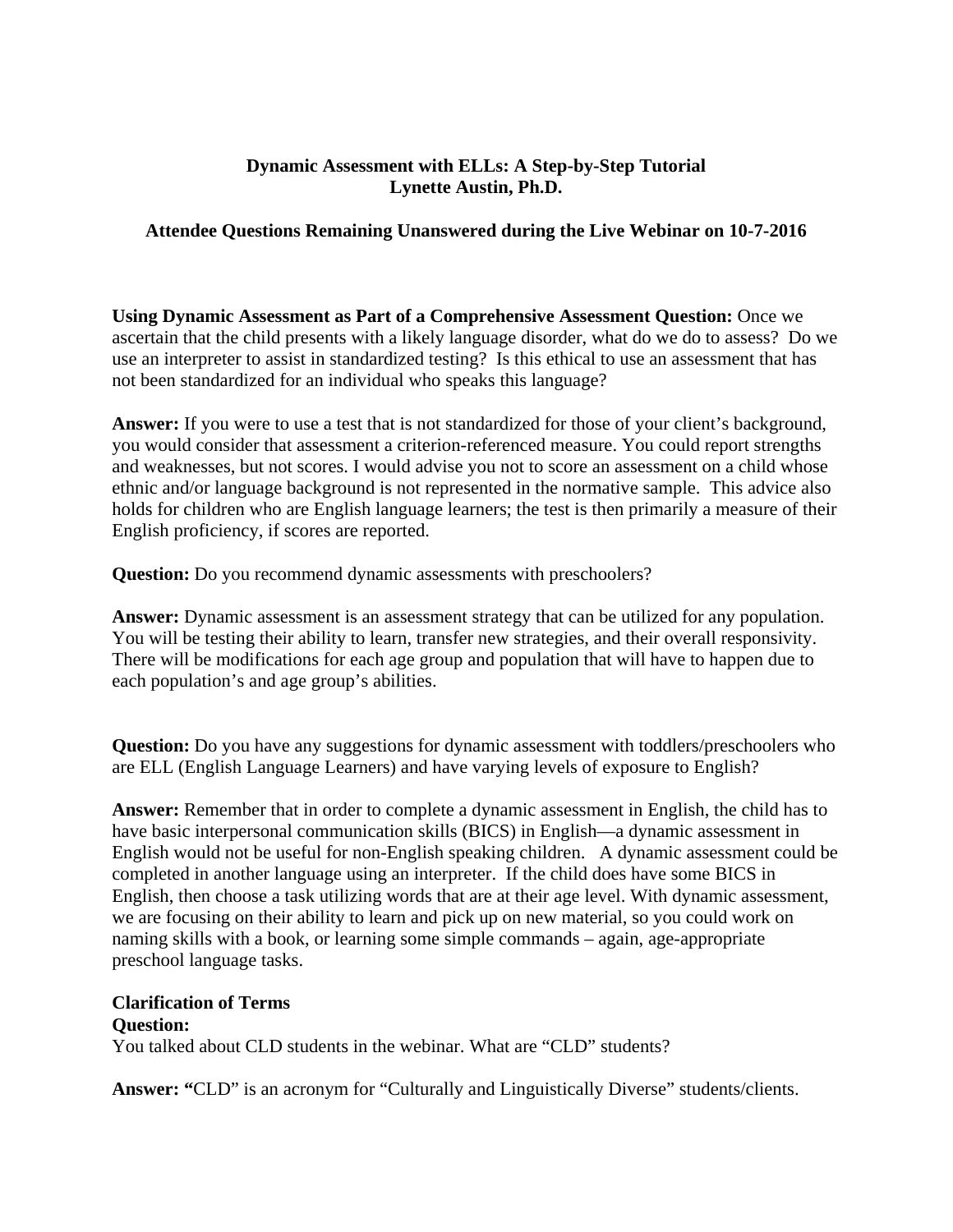# **Dynamic Assessment Procedures**

## **Question:**

Would you use the same types of targets if you are doing dynamic assessment in L1?

**Answer:** Not necessarily. You would need to check age-level expectations for the child's L1 (first language) to see if the task you've selected "fits in." But many types of tasks can be adapted for different languages: naming tasks, phonological awareness tasks, and narrative tasks are a few examples of some that have been utilized in different languages.

# **Question:**

Can you provide an example of using high frequency vocabulary as dynamic assessment?

**Answer:** The idea here is engaging the child in some novel learning but doing so using language that is accessible to them as ELLs. So, for example, you could have them complete verbal analogies with words that are known to them (hot, cold, big, small). These words appear with very high frequency in the English usage of people around ELLs, but in this example the words are used in a novel task that the children have to *learn* to do via the dynamic assessment process.

# **Question:**

Does the assessment have to be done in one sitting, or can this be done over a longer period of time - more in sync with RTI [Response to Interventino], for example.

**Answer:** Earlier models of dynamic assessment were conducted over longer periods of time – say, for example, a two-week period incorporating several teaching sessions. More recently, clinicians have been interested in knowing if the modifiability shown in a single assessment session is a valid determiner of difference vs. disorder – and research is indicating that it is.

## **Interpretation of Dynamic Assessment Results Question:**

What are your thoughts on this: On a dynamic assessment given for narrative retells, the student's score does not improve from pre to post-test (scoring a 10 on the pre-test and a 7 on the post-test), but the student showed modifiability and learning with few prompts during the teaching phase with not a lot of effort. So they showed the ability to learn the skills with prompts and even faded prompts, but their post-test score didn't improve.

**Answer:** We do not always focus on their score; we focus on their ability to be modifiable, transfer strategies from the teaching portion and their responsivity. We see in this example that modifiability improved and the level of cueing decreased. That is a good prognostic sign! There could be various factors that affect the client's score. So what would your next step be in this case? I would recheck the child within a few days to see if the new skill had generalized so that they were able to use it later. I would also probably use at least one more dynamic assessment task with them to see if perhaps my choice of task affected the degree of change the child was able to show on a post-test.